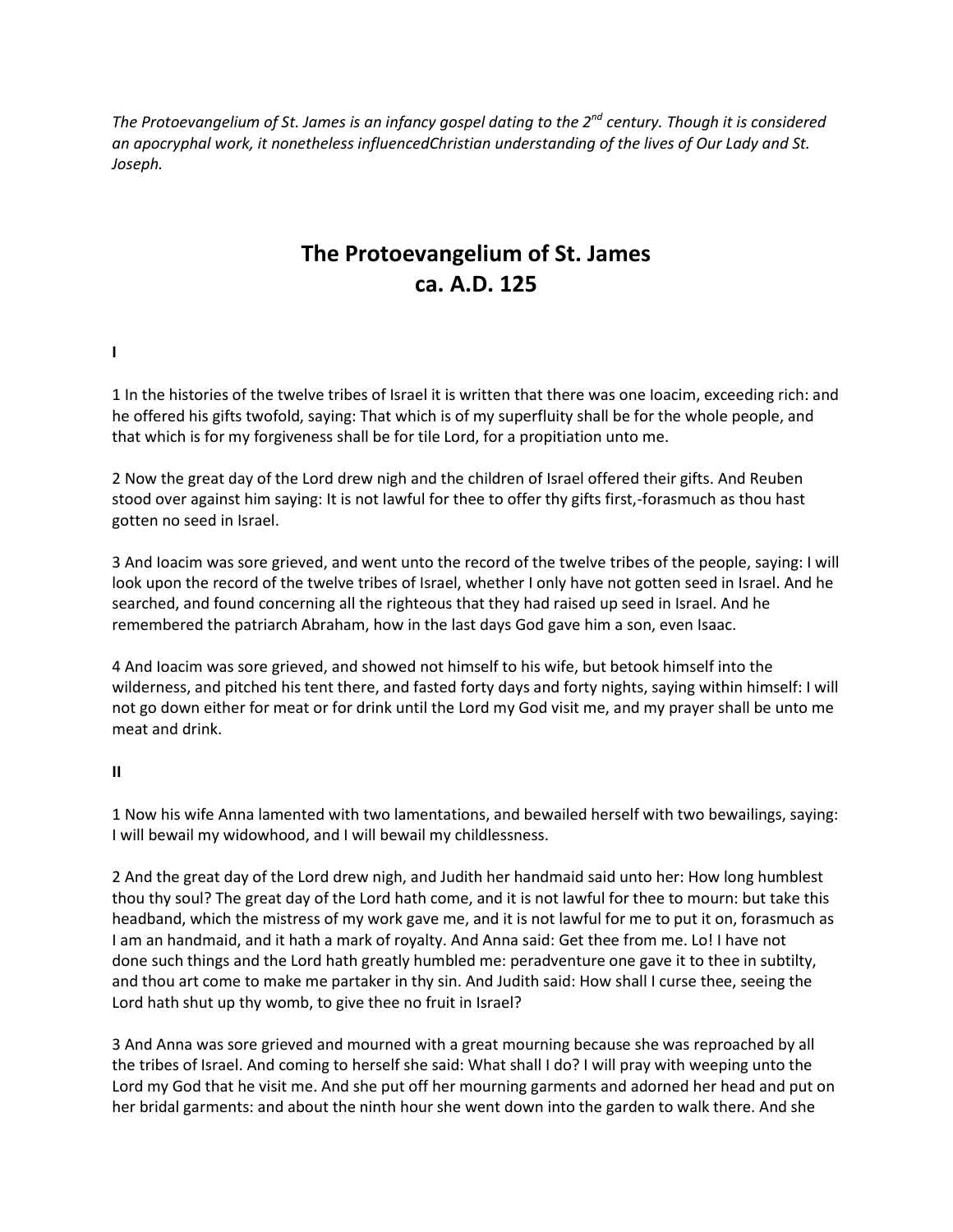saw a laurel-tree and sat down underneath it and besought the Lord saying: O God of our fathers, bless me, and hearken unto my prayer, as thou didst bless the womb of Sarah, and gavest her a son, even Isaac.

## **III**

1 And looking up to the heaven she espied a nest of sparrows in the laurel-tree, and made a lamentation within herself, saying: Woe unto me, who begat me? And what womb brought me forth for I am become a curse before the children of Israel, and I am reproached, and they have mocked me forth out of the temple of the Lord?

2 Woe unto me, unto what am I likened? I am not likened unto the fowls of the heaven, for even the fowls of the heaven are fruitful before thee, O Lord. Woe unto me, unto what am I likened? I am not likened unto the beasts of the earth, for even the beasts of the earth are fruitful before thee, O Lord. Woe unto me, unto what am I likened? I am not likened unto these waters, for even these waters are fruitful before thee, O Lord.

3 Woe unto me, unto what am I likened ? I am not likened unto this earth, for even this earth bringeth forth her fruits in due season and blesseth thee, O Lord.

## **IV**

1 And behold an angel of the Lord appeared, saying unto her: Anna, Anna, the Lord hath hearkened unto thy prayer, and thou shalt conceive and bear, and thy seed shall be spoken of in the whole world. And Anna said: As the Lord my God liveth, if I bring forth either male or female, I will bring it for a gift unto the Lord my God, and it shall be ministering unto him all the days of its life.

2 And behold there came two messengers saying unto her: Behold Ioacim thy husband cometh with his flocks: for an angel of the Lord came down unto him saying: Ioacim, Ioacim, the Lord God hath hearkened unto thy prayer. Get thee down hence, for behold thy wife Anna hath conceived.

3 And Ioacim sat him down and called his herdsmen saying: Bring me hither ten lambs without blemish and without spot, and they shall be for the Lord my God; and bring me twelve tender calves, and they shall be for the priests and for the assembly of the elders; and an hundred kids for the whole people.

4 And behold Ioacim came with his flocks, and Anna stood at the gate and saw Ioacim coming, and ran and hung upon his neck, saying: Now know I that the Lord God hath greatly blessed me: for behold the widow is no more a widow, and she that was childless shall conceive. And Ioacim rested the first day in his house.

#### **V**

1 And on the morrow he offered his gifts, saying in himself: If the Lord God be reconciled unto me, the plate that is upon the forehead of the priest will make it manifest unto me. And Ioacim offered his gifts and looked earnestly upon the plate of the priest when he went up unto the altar of tile Lord, and he saw no sin in himself. And Ioacim said: Now know I that the Lord is become propitious unto me and hath forgiven all my sins. And he went down from the temple of the Lord justified, and went unto his house.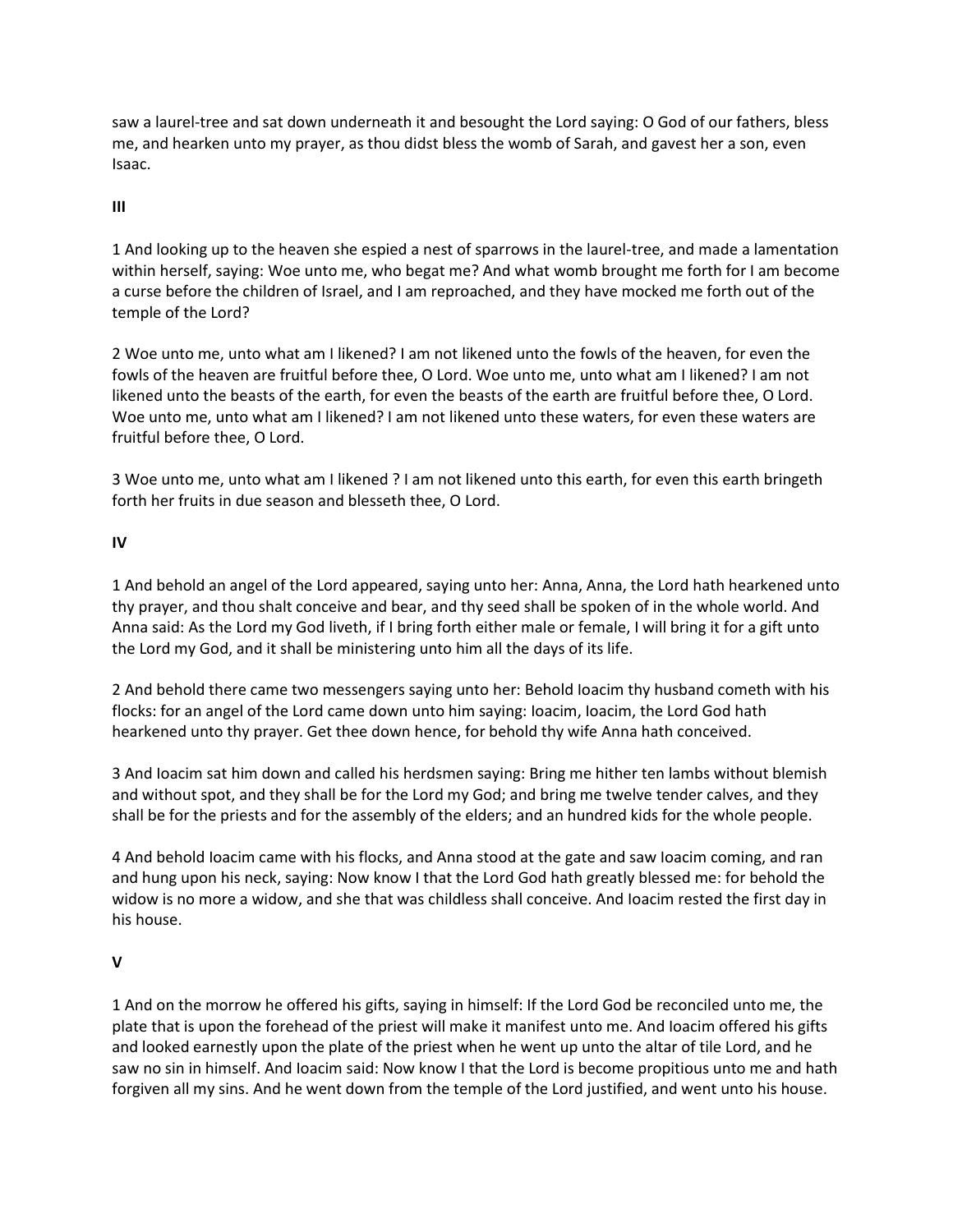2 And her months were fulfilled, and in the ninth month Anna brought forth. And she said unto the midwife: what have I brought forth? And she said: A female. And Anna said: My soul is magnified this day, and she laid herself down. And when the days were fulfilled, Anna purified herself and gave suck to the child and called her name Mary.

# **VI**

1 And day by day the child waxed strong, and when she was six months old her mother stood her upon the ground to try if she would stand; and she walked seven steps and returned unto her bosom. And she caught her up, saying: As the Lord my God liveth, thou shalt walk no more upon this ground, until I bring thee into the temple of the Lord. And she made a sanctuary in her bed chamber and suffered nothing common or unclean to pass through it. And she called for the daughters of the Hebrews that were undefiled, and they carried her hither and thither.

2 And the first year of the child was fulfilled, and Ioacim made a great feast and bade the priests and the scribes and the assembly of the elders and the whole people of Israel. And Ioacim brought the child to the priests, and they blessed her, saying: O God of our fathers, bless this child and give her a name renowned for ever among all generations. And all the people said: So be it, so be it. Amen. And he brought her to the high priests, and they blessed her, saying: O God of the high places, look upon this child, and bless her with the last blessing which hath no successor.

3 And her mother caught her up into the sanctuary of her bed chamber and gave her suck.

And Anna made a song unto the Lord God, saying:

I will sing an hymn unto the Lord my God, because he hath visited me and taken away from me the reproach of mine enemies, and the Lord hath given me a fruit of his righteousness, single and manifold before him. Who shall declare unto the sons of Reuben that Anna giveth suck? Hearken, hearken, ye twelve tribes of Israel, that Anna giveth suck. And she laid the child to rest in the bed chamber of her sanctuary, and went forth and ministered unto them. And when the feast was ended, they gat them down rejoicing, and glorifying the God of Israel.

#### **VII**

1 And unto the child her months were added: and the child became two years old. And Ioacim said: Let us bring her up to the temple of the Lord that we may pay the promise which we promised; lest the Lord require it of us, and our gift become unacceptable. And Anna said: Let us wait until the third year, that the child may not long after her father or mother. And Ioacim said: Let us wait.

2 And the child became three years old, and Ioacim said: Call for the daughters of the Hebrews that are undefiled, and let them take every one a lamp, and let them be burning, that the child turn not backward and her heart be taken captive away from the temple of the Lord. And they did so until they were gone up into the temple of the Lord.

And the priest received her and kissed her and blessed her and said: The Lord hath magnified thy name among all generations: in thee in the latter days shall the Lord make manifest his redemption unto the children of Israel. And he made her to sit upon the third step of the altar. And the Lord put grace upon her and she danced with her feet and all tile house of Israel loved her.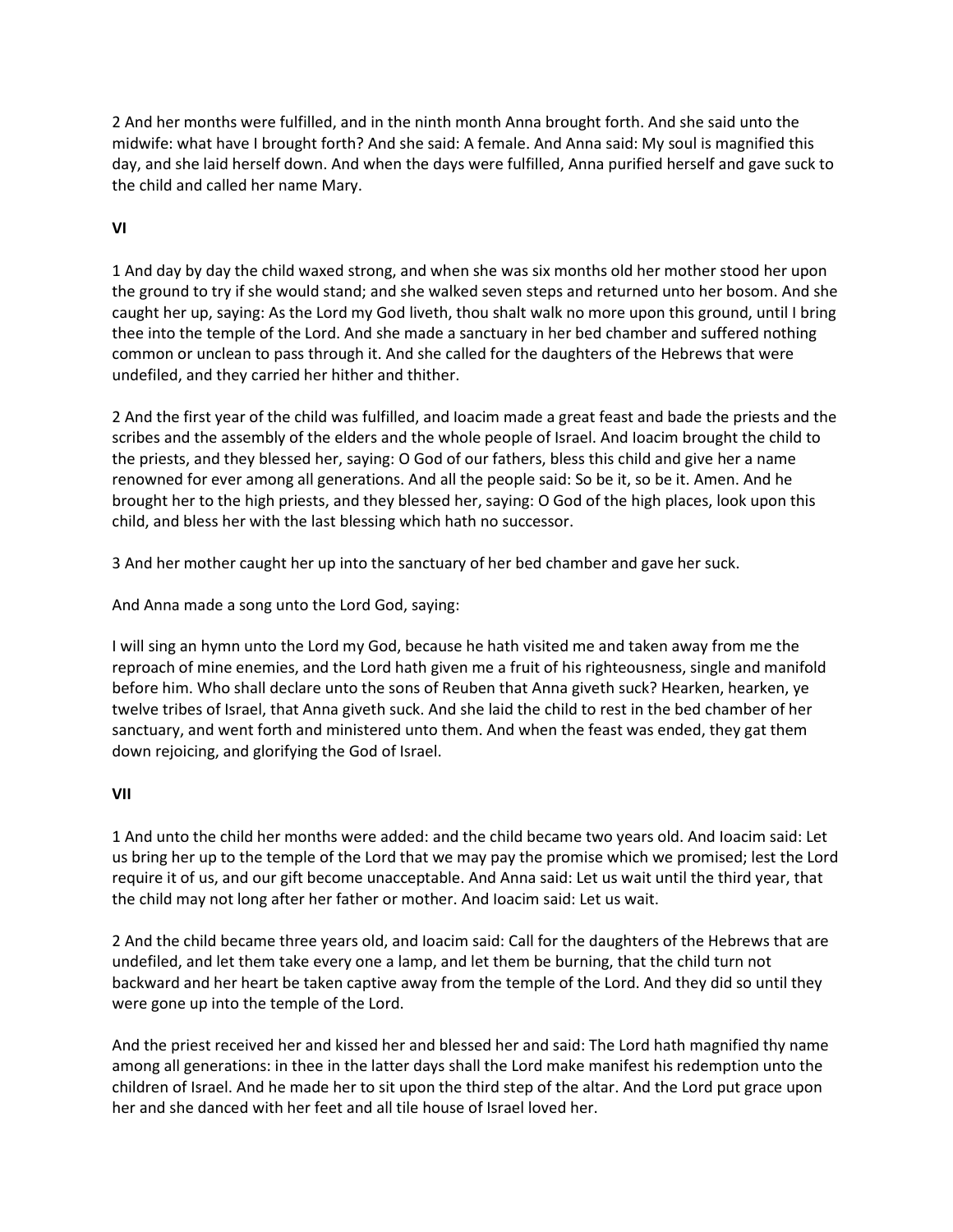#### **VIII**

1 And her parents gat them down marveling, and praising the Lord God because tile child was not turned away backward.

And Mary was in the temple of the Lord as a dove that is nurtured: and she received food from the hand of an angel.

2 And when she was twelve years old, there was a council of the priests, saying: Behold Mary is become twelve years old in the temple of the Lord. What then shall we do with her ? lest she pollute the sanctuary of the Lord. And they said unto the high priest: Thou standest over the altar of the Lord. Enter in and pray concerning her: And whatsoever the Lord shall reveal to thee, that let us do.

3 And the high priest took the vestment with the twelve bells and went in unto the Holy of Holies and prayed concerning her. And lo, an angel of tile Lord appeared saying unto him: Zacharias, Zacharias~ go forth and assemble them that are widowers of the people, and let them bring every man a rod, and to whomsoever the Lord shall show a sign, his wife shall she be. And the heralds went forth over all the country round about Judaea, and the trumpet of the Lord sounded, and all men ran thereto.

#### **IX**

1 And Joseph cast down his axe and ran to meet them, and when they were gathered together they went to the high priest and took their rods with them. And he took the rods of them all and went into the temple and prayed. And when he had finished the prayer he took the rods and went forth and gave them back to them: and there was no sign upon them. But Joseph received the last rod: and lo, a dove came forth of the rod and flew upon the bead of Joseph. And the priest said unto Joseph: Unto thee hath it fallen to take the virgin of the Lord and keep her for thyself.

2 And Joseph refused, saying: I have sons, and I am an old man, but she is a girl: lest I became a laughing-stock to the children of Israel. And the priest said unto Joseph: Year the Lord thy God, and remember what things God did unto Dathan and Abiram and Korah, how the earth clave and they were swallowed up because of their gainsaying. And now fear thou, Joseph, lest it be so in thine house. And Joseph was afraid, and took her to keep her for himself. And Joseph said unto Mary: Lo, I have received thee out of the temple of the Lord: and now do I leave thee in my house, and I go away to build my buildings and I will come again unto thee. The Lord shall watch over thee.

#### **X**

1 Now there was a council of the priests, and they said: Let us make a veil for the temple of the Lord. And the priest said: Call unto me pure virgins of the tribe of David. And the officers departed and sought and found seven virgins. And the priests called to mind the child Mary, that she was of the tribe of avid and was undefiled before God: and the officers went and fetched her. And they brought them into the temple of the Lord, and the priest said: Cast me lots, which of you shah weave the gold and the undefiled (the white) and tile fine linen and the silk and the hyacinthine, and the scarlet and the true purple. And the lot of the true purple and the scarlet fell unto Mary, and she took them and went unto her house.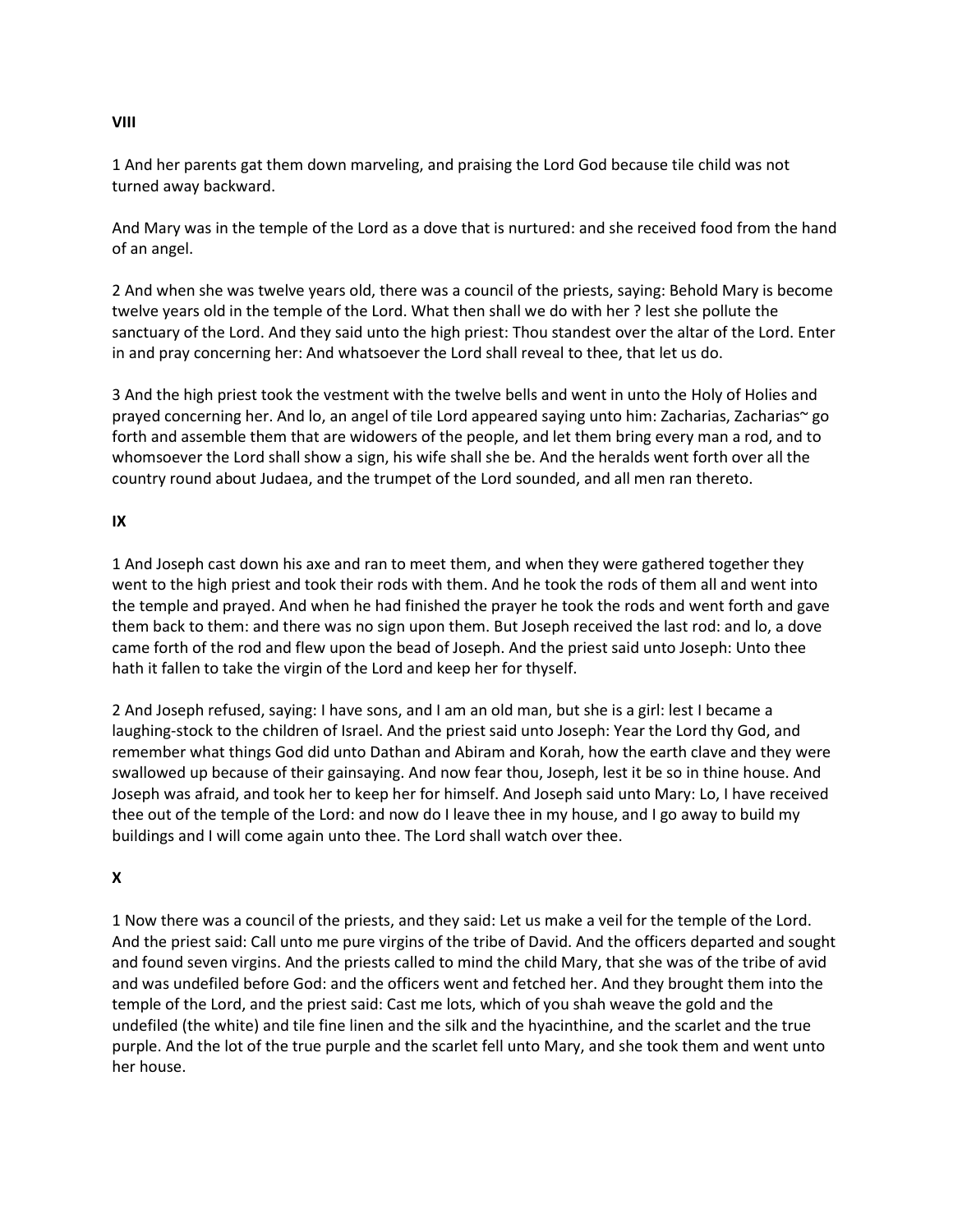And at that season Zacharias became dumb, and Samuel was in his stead until the time when Zacharias spake again. But Mary took the scarlet and began to spin it.

## **XI**

1 And she took the pitcher and went forth to fill it with water: and lo a voice saying: Hail, thou that art highly favoured; the Lord is with thee: blessed art thou among women.

And she looked about her upon the right hand and upon the left, to see whence this voice should be: and being filled with trembling she~ went to her house and set down the pitcher, and took the purple and sat down upon her seat and drew out the thread.

2 And behold an angel of the Lord stood before her saying: Fear not, Mary, for thou hast found grace before the Lord of all things, and thou shalt conceive of his word. And she, when she heard it, questioned in herself, saying: Shall I verily conceive of the living God, and bring forth after the manner of all women? And the angel of the Lord said: Not so, Mary, for a power of the Lord shall overshadow thee: wherefore also that holy thing which shall be born of thee shall be called the Son of the Highest. And thou shalt call his name Jesus: for he shall save his people from their sins. And Mary said: Behold the handmaid of the Lord is before him: be it unto me according to thy word.

# **XII**

1 And she made the purple and the scarlet and brought them unto the priest. And the priest blessed her and said: Mary, the Lord God hath magnified thy name, and thou shalt be blessed among all generations of the earth.

2 And Mary rejoiced and went away unto Elizabeth her kinswoman: and she knocked at the door. And Elizabeth when she heard it cast down the scarlet and ran to the door and opened it, and when she saw Mary she blessed her and said: Whence is this to me that the mother of my Lord should come unto me? for behold that which is in me leaped and blessed thee. And Mary forgot the mysteries which Gabriel the archangel had told her, and she looked up unto the heaven and said: Who am I, Lord, that all the generations of the earth do bless me?

3 And she abode three months with Elizabeth, and day by day her womb grew: and Mary was afraid and departed unto her house and hid herself from the children of Israel. Now she was sixteen years old when these mysteries came to pass.

# **XIII**

1 Now it was the sixth month with her, and behold Joseph came from his building, and he entered into his house and found her great with child. And he smote his face, and cast himself down upon the ground on sackcloth and wept bitterly, saying: With what countenance shall I look unto the Lord my God? and what prayer shall I make concerning this maiden? for I received her out of the temple of the Lord my God a virgin, and have not kept her safe. Who is he that hath ensnared me? Who hath done this evil in mine house and hath defiled the virgin? Is not the story of Adam repeated in me ? for as at the hour of his giving thanks the serpent came and found Eve alone and deceived her, so hath it befallen me also.

2 And Joseph arose from off the sackcloth and called Mary and said unto her O thou that wast cared for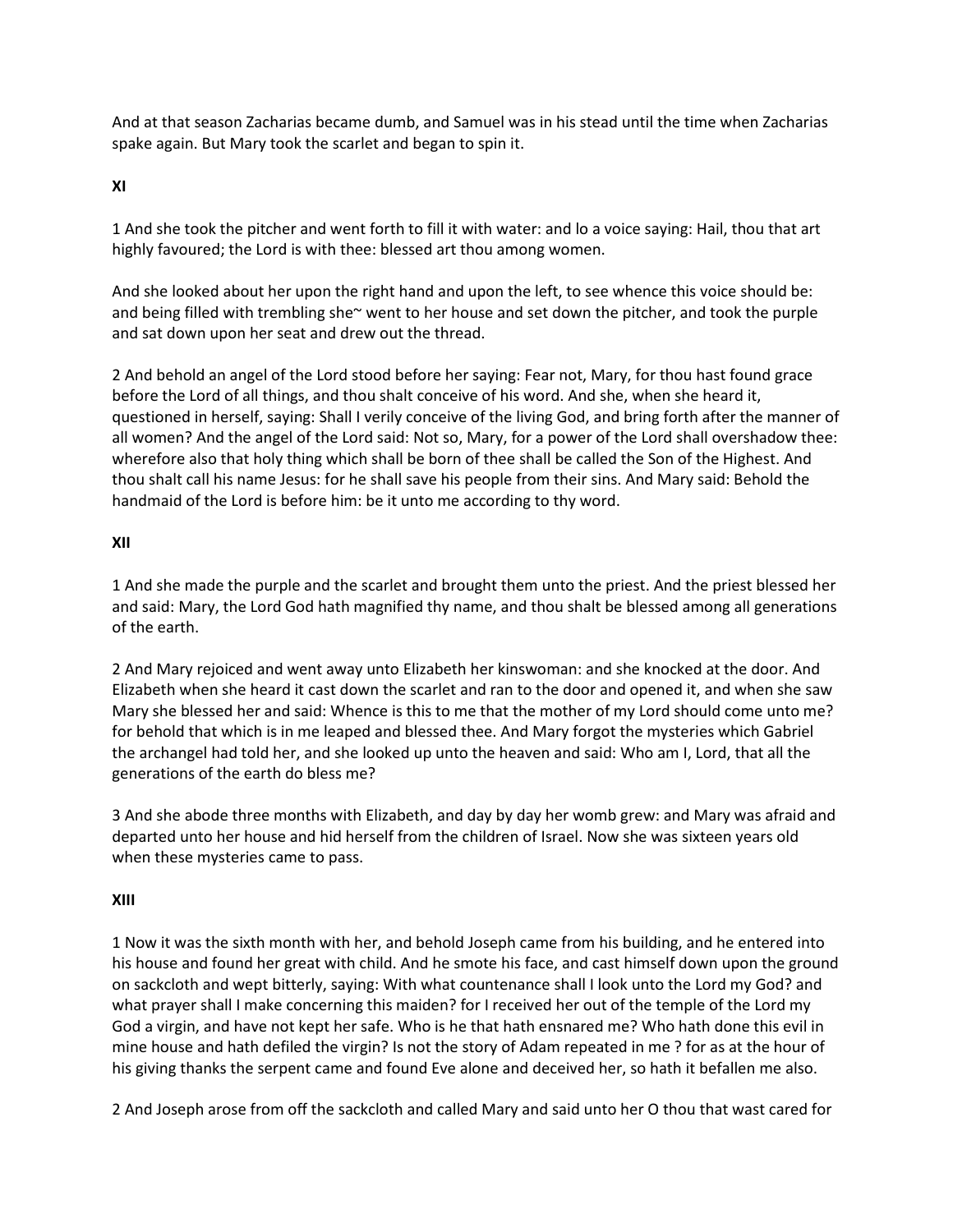by God, why hast thou done this? thou hast forgotten the Lord thy God. Why hast thou humbled thy soul, thou that wast nourished up in the Holy of Holies and didst receive food at the hand of an angel?

3 But she wept bitterly, saying: I am pure and I know not a man. And Joseph said unto her: Whence then is that which is in thy womb ? and she said: As the Lord my God liveth, I know not whence it is come unto me.

# **XIV**

I And Joseph was sore afraid and ceased from speaking unto her (or left her alone), and pondered what he should do with her. And Joseph said: If I hide her sin, I shall be found fighting against the law of the Lord: and if I manifest her unto the children of Israel, I fear lest that which is in her be the seed of an angel, and I shall be found delivering up innocent blood to the judgement of death. What then shall I do ? I will let her go from me privily. And the night came upon him.

2 And behold an angel of the Lord appeared unto him in a dream, saying: Fear not this child, for that which is in her is of the Holy Ghost, and she shall bear a son and thou shalt call his name Jesus, for he shall save his people from their sins. And Joseph arose from sleep and glorified the God of Israel which had shown this favour unto her: and he watched over her.

## **XV**

I Now Annas the scribe came unto him and said to him: Wherefore didst thou not appear in our assembly? and Joseph said unto him: I was weary with the journey, and I rested the first day. And Annas turned him about and saw Mary great with child.

2 And he went hastily to the priest and said unto him: Joseph, to whom thou bearest witness [that he is righteous] hath sinned grievously. And the priest said: Wherein ? And he said: The virgin whom he received out of the temple of the Lord, he hath defiled her, and married her by stealth (lit. stolen her marriage), and hath not declared it to the children of Israel. And the priest answered and said: Hath Joseph done this? And Annas the scribe said: Send officers, and thou shalt find the virgin great with child. And the officers went and found as he had said, and they brought her together with Joseph unto the place of judgement.

3 And the priest said: Mary, wherefore hast thou done this, and wherefore hast thou humbled thy soul and forgotten the Lord thy God, thou that wast nurtured in the Holy of Holies and didst receive food at the hand of an angel and didst hear the hymns and didst dance before the Lord, wherefore hast thou done this?

But she wept bitterly, saying: As the Lord my God liveth I am pure before him and I know not a man.

4 And the priest said unto Joseph: Wherefore hast thou done this? And Joseph said: As the Lord my God liveth I am pure as concerning her. And the priest said: Bear no false witness but speak the truth: thou hast married her by stealth and hast not declared it unto the children of Israel, and hast not bowed thine head under the mighty hand that thy seed should be blessed. And Joseph held his peace.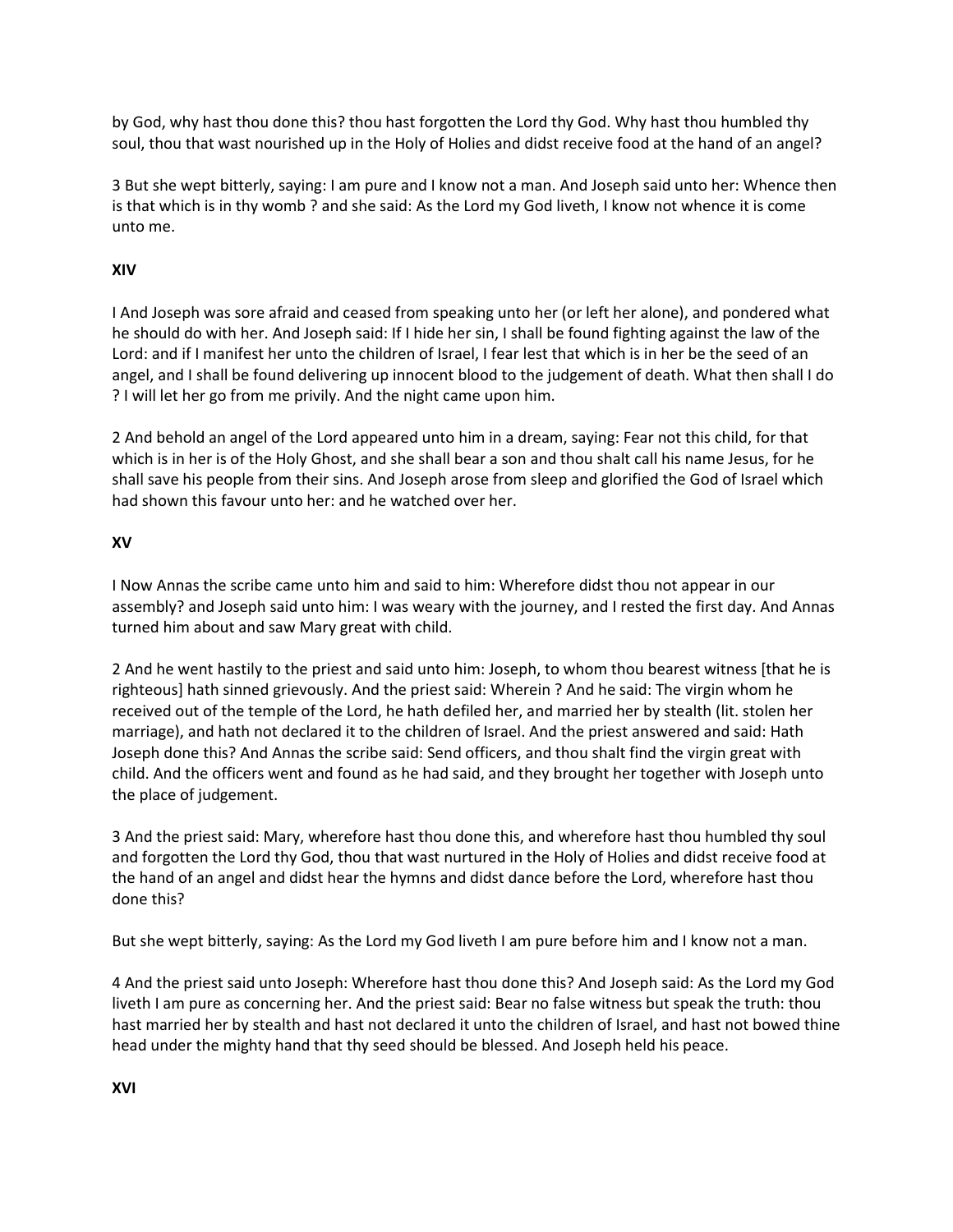1 And the priest said: Restore the virgin whom thou didst receive out of the temple of the Lord. And Joseph was full of weeping. And the priest said: I will give you to drink of the water of the conviction of the Lord, and it will make manifest your sins before your eyes.

2 And the priest took thereof and made Joseph drink and sent him into the hill-country. And he returned whole. He made Mary also drink and sent her into the hill-country. And she returned whole. And all the people marvelled, because sin appeared not in them.

3 And the priest said: If the Lord God hath not made your sin manifest, neither do I condemn you. And he let them go. And Joseph took Mary and departed unto his house rejoicing, and glorifying the God of Israel.

#### **XVII**

1 Now there went out a decree from Augustus the king that all that were in Bethlehem of Judaea should be recorded. And Joseph said: I will record my sons: but this child, what shall I do with her? how shall I record her? as my wife? nay, I am ashamed. Or as my daughter? but all the children of Israel know that she is not my daughter. This day of the Lord shall do as the Lord willeth.

2 And he saddled the she-ass, and set her upon it, and his son led it and Joseph followed after. And they drew near (unto Bethlehem) within three miles: and Joseph turned himself about and saw her of a sad countenance and said within himself: Peradventure that which is within her paineth her. And again Joseph turned himself about and saw her laughing, and said unto her: Mary, what aileth thee that I see thy face at one time laughing and at another time sad? And Mary said unto Joseph: It is because I behold two peoples with mine eyes, the one weeping and lamenting and the other rejoicing and exulting.

3 And they came to the midst of the way, and Mary said unto him: Take me down from the ass, for that which is within me presseth me, to come forth. And he took her down from the ass and said unto her: Whither shall I take thee to hide thy shame? for the place is desert.

#### **XVIII**

I And he found a cave there and brought her into it, and set his sons by her: and he went forth and sought for a midwife of the Hebrews in the country of Bethlehem.

2 Now I Joseph was walking, and I walked not. And I looked up to the air and saw the air in amazement. And I looked up unto the pole of the heaven and saw it standing still, and the fowls of the heaven without motion. And I looked upon the earth and saw a dish set, and workmen lying by it, and their hands were in the dish: and they that were chewing chewed not, and they that were lifting the food lifted it not, and they that put it to their mouth put it not thereto, but the faces of all of them were looking upward. And behold there were sheep being driven, and they went not forward but stood still; and the shepherd lifted his hand to smite them with his staff, and his hand remained up. And I looked upon the stream of the river and saw the mouths of the kids upon the water and they drank not. And of a sudden all things moved onward in their course.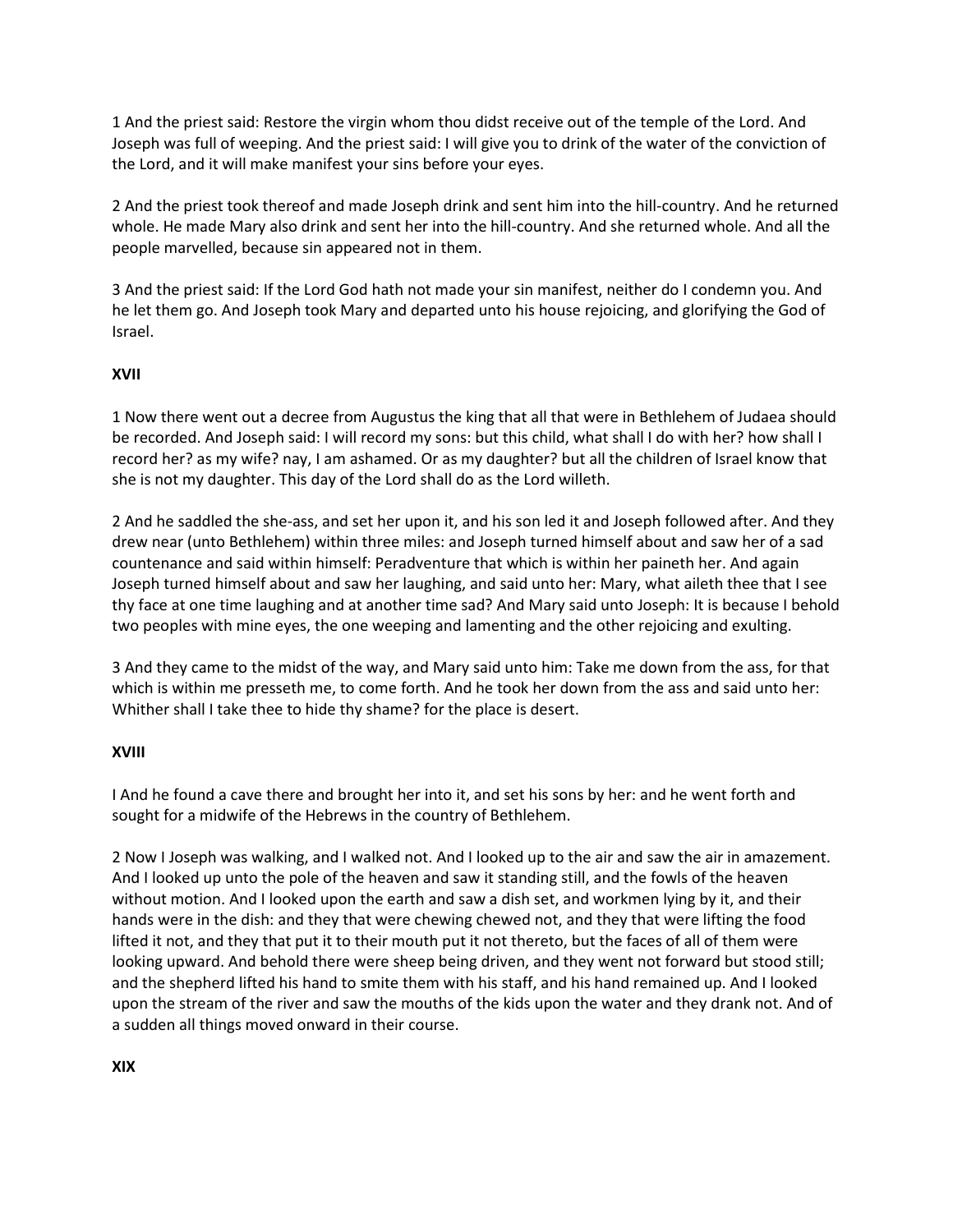I And behold a woman coming down from the hillcountry, and she said to me: Man, whither goest thou? And I said: I seek a midwife of the Hebrews. And she answered and said unto me: Art thou of Israel? And I said unto her: Yea. And she said: And who is she that bringeth forth in the cave? And I said: She that is betrothed unto me. And she said to me: Is she not thy wife? And I said to her: It is Mary that was nurtured up in the temple of the Lord: and I received her to wife by lot: and she is not my wife, but she hath conception by the Holy Ghost. And the midwife said unto him: Is this the truth? And Joseph said unto her: Come hither and see. And the midwife went with him.

2 And they stood in the place of the cave: and behold a bright cloud overshadowing the cave. And the midwife said: My soul is magnified this day, because mine eyes have seen marvellous things: for salvation is born unto Israel. And immediately the cloud withdrew itself out of the cave, and a great light appeared in the cave so that our eyes could not endure it. And by little and little that light withdrew itself until the young child appeared: and it went and took the breast of its mother Mary. And the midwife cried aloud and said: Great unto me to-day is this day, in that I have seen this new sight.

3 And the midwife went forth of the cave and Salome met her. And she said to her: Salome, Salome, a new sight have I to tell thee. A virgin hath brought forth, which her nature alloweth not. And Salome said: As the Lord my God liveth, if I make not trial and prove her nature I will not believe that a virgin hath brought forth.

#### **XX**

1 And the midwife went in and said unto Mary: Order thyself, for there is no small contention arisen concerning thee. Arid Salome made trial and cried out and said: Woe unto mine iniquity and mine unbelief, because I have tempted the living God, and lo, my hand falleth away from me in fire. And she bowed her knees unto the Lord, saying: O God of my fathers, remember that I am the seed of Abraham and Isaac and Jacob: make me not a public example unto the children of Israel, but restore me unto the poor, for thou knowest, Lord, that in thy name did I perform my cures, and did receive my hire of thee.

3 And lo, an angel of the Lord appeared, saying unto her: Salome, Salome, the Lord hath hearkened to thee: bring thine hand near unto the young child and take him up, and there shall be unto thee salvation and joy.

4 And Salome came near and took him up, saying: I will do him worship, for a great king is born unto Israel. And behold immediately Salome was healed: and she went forth of the cave justified. And Io, a voice saying: Salome, Salome, tell none of the marvels which thou hast seen, until the child enter into Jerusalem.

# **XXI**

1 And behold, Joseph made him ready to go forth into Judaea. And there came a great tumult in Bethlehem of Judaea; for there came wise men, saying: Where is he that is born king of the Jews? for we have seen his star in the east and arc come to worship him.

2 And when Herod heard it he was troubled and sent officers unto the wise men. And he sent for the high priests and examined them, saying: How is it written concerning the Christ, where he is born? They say unto him: In Bethlehem of Judaea: for so it is written. And he let them go. And he examined the wise men, saying unto them: What sign saw ye concerning the king that is born? And the wise men said: We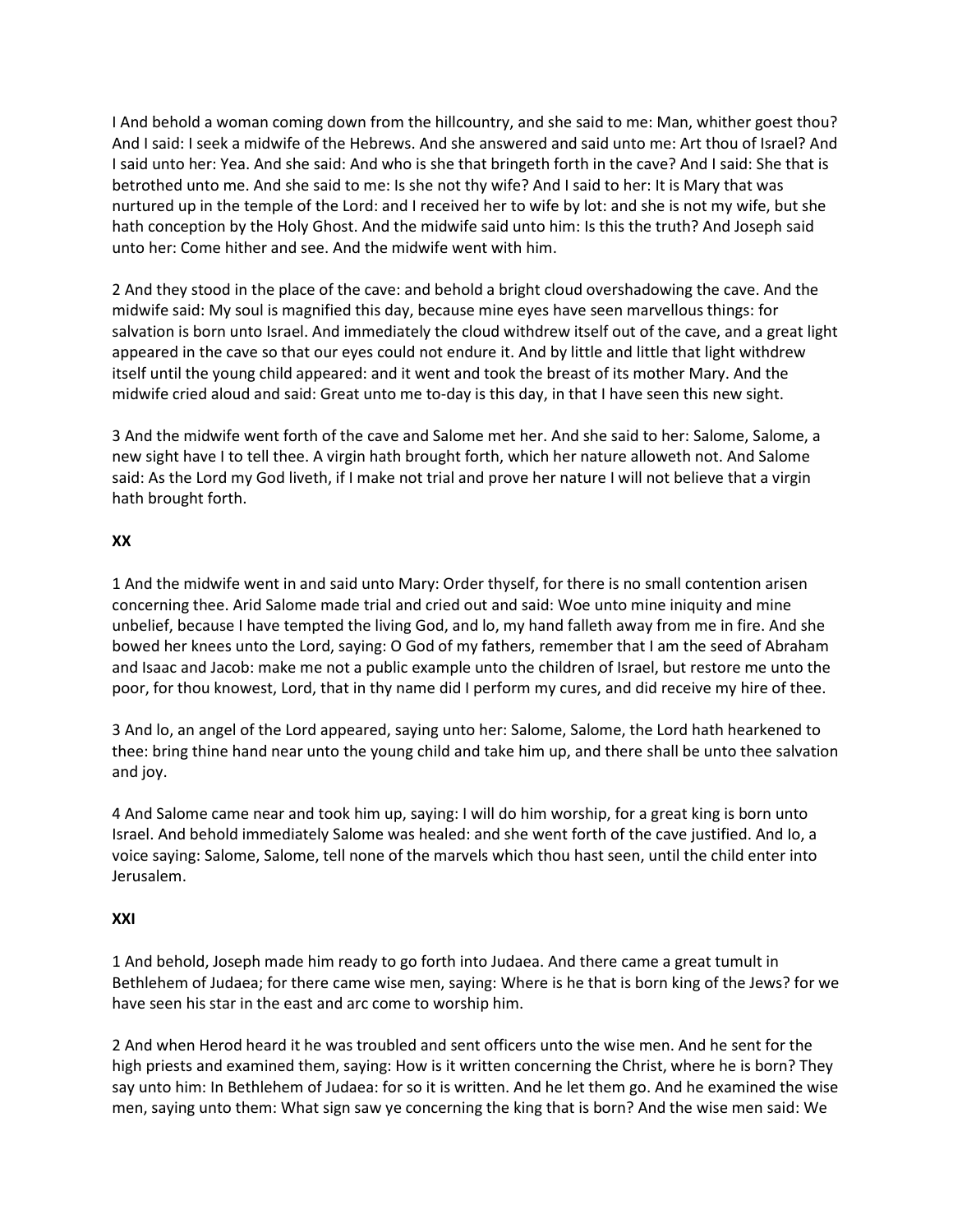saw a very great star shining among those stars and dimming them so that the stars appeared not: and thereby knew we that a king was born unto Israel, and we came to worship him. And Herod said: Go and seek for him, and if ye find him, tell me, that I also may come and worship him.

3 And the wise men went forth. And lo, the star which they saw in the east went before them until they entered into the cave: and it stood over the head of the cave. And the wise men saw the young child with Mary, his mother: and they brought out of their scrip gifts, gold-and frankincense and myrrh.

4 And being warned by the angel that they should not enter into Judaea, they went into their own country by another way.

## **XXII**

1 But when Herod perceived that he was mocked by the wise men, he was wroth, and sent murderers, saying unto them: Slay the children from two years old and under.

2 And when Mary heard that the children were being slain, she was afraid, and took the young child and wrapped in swaddling clothes and laid him in an ox-manger.

3 But Elizabeth when she heard that they sought for John, took him and went up into the hill-country and looked about her where she should hide him: and there was no hiding-place. And Elizabeth groaned and said with a loud voice: O mountain of God, receive thou a mother with a child. For Elizabeth was not able to go up. And immediately the mountain clave asunder and took her in. And there was a light shining alway for them: for an angel of the Lord was with them, keeping watch over them.

#### **XXIII**

I Now Herod sought for John, and sent officers to Zacharias, saying: Where hast thou hidden thy son? And he answered and said unto them: I am a minister of God and attend continually upon the temple of the Lord: I know not where my son is.

2 And the officers departed and told Herod all these things. And Herod was wroth and said: His son is to be king over Israel. And he sent unto him again, saying: Say the truth: where is thy son? for thou knowest that thy blood is under my hand. And the officers departed and told him all these things.

3 And Zacharias said: I am a martyr of God if thou sheddest my blood: for my spirit the Lord shah receive, because thou sheddest innocent blood in the fore-court of the temple of the Lord. And about the dawning of the day Zacharias was slain. And the children of Israel knew not that he was slain.

# **XXIV**

1 But the priests entered in at the hour of the salutation, and the blessing of Zacharias met them not according to the manner. And the priests stood waiting for Zacharias, to salute him with the prayer, and to glorify the Most High.

2 But as he delayed to come, they were all afraid: and one of them took courage and entered in: and he saw beside the altar congealed blood: and a voice saying: Zacharias hath been slain, and his blood shall not be wiped out until his avenger come. And when he heard that word he was afraid, and went forth